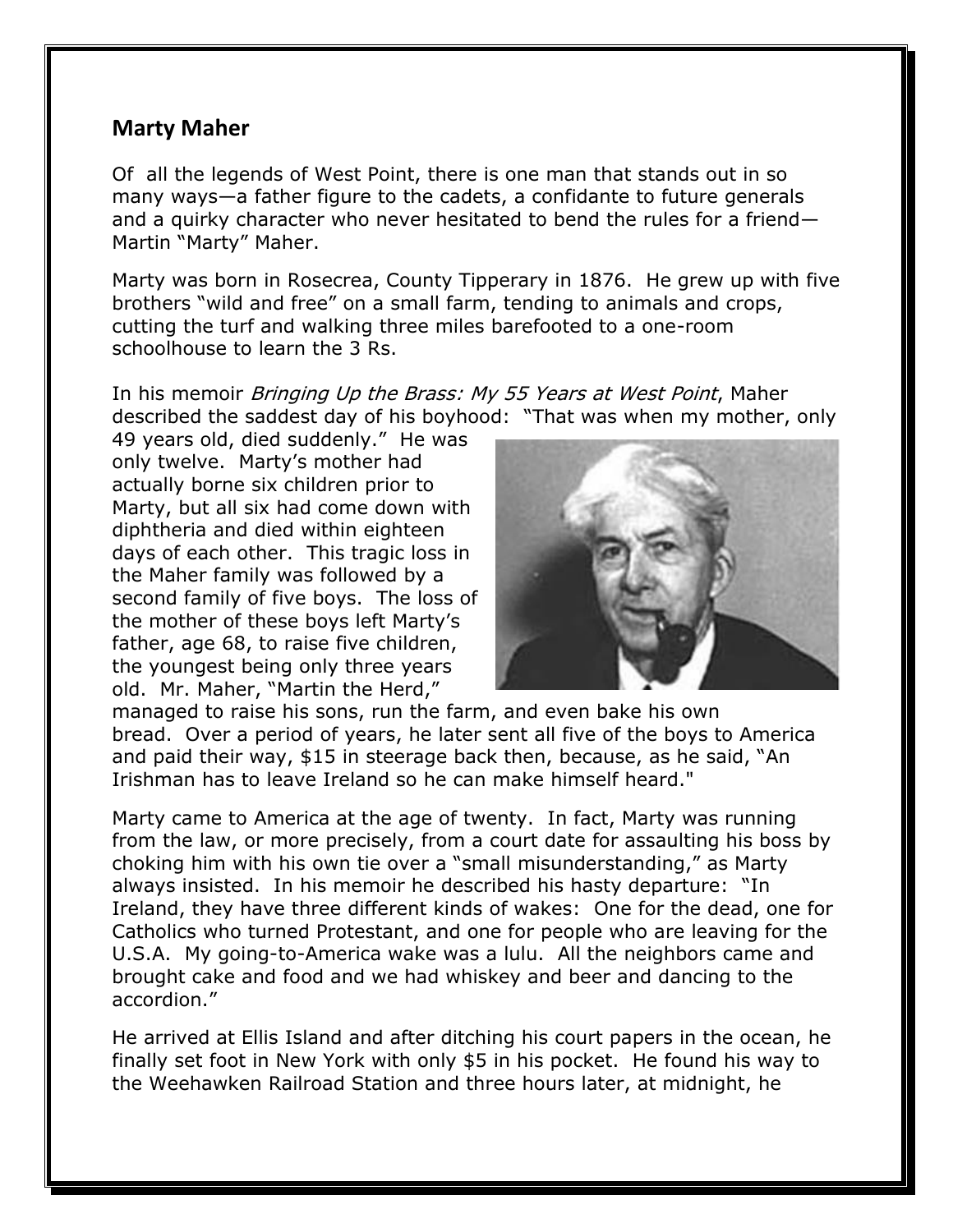arrived at West Point and located his brother Joe, who was working as a mechanic at West Point. They celebrated their reunion with a party.

The next day Marty was hired as a waiter in the mess hall where 400 cadets were fed at a time. For Marty, the whole experience was akin to landing on the moon. As he wrote, "I didn't even know the names of the damned vegetables they were eating. In Ireland, we mostly had turnips and potatoes." He stayed with the job for almost two years. During that time, he became friends with many of the cadets, often sympathizing and commiserating with them over their problems. But the long, hard hours and the deductions for "breakage" finally convinced Marty to enlist in the Army, provided he could stay at West Point. Permission was granted.

As a private, Marty did all kinds of handyman work from carpentry to blacksmithing while getting to know everyone at the Academy, officers, cadets and civilians alike. At this time he wrote to his father asking him to send over his other three brothers. Come they did to America with a big surprise for Marty: His father Martin joined his immigrant sons at the age of eighty-five (he lived to be 93).



Marty often did off duty jobs at the officers' homes for extra cash and that is how he met Mary O'Donnell, an Irish lass from Donegal, one of the many Irish serving girls in America. They married, Marty age 34 and Mary age 25. Their long and happy life had one sadness, no children, but their informally adopted niece Margaret brought the joy of children into their home.

A turning point in Marty's life came

when he became acquainted with Colonel Herman Koehler, head of the Physical Education Department, or as known then, Master of the Sword. That title harkens back to the time when fencing was the first official sport at West Point. Its first coach was a Frenchman who arrived at West Point in 1814. Marty like all of the cadets was afraid of "Muscle Man Koehler" up at the gym. He was advised to stay away from him: "He'd make a grizzly bear look charming." But Marty one day timidly asked Koehler a simple question, and to Marty's delight they hit it off right away. The colonel arranged for Marty to work at the gym full time, the start of a fifty year career in athletics.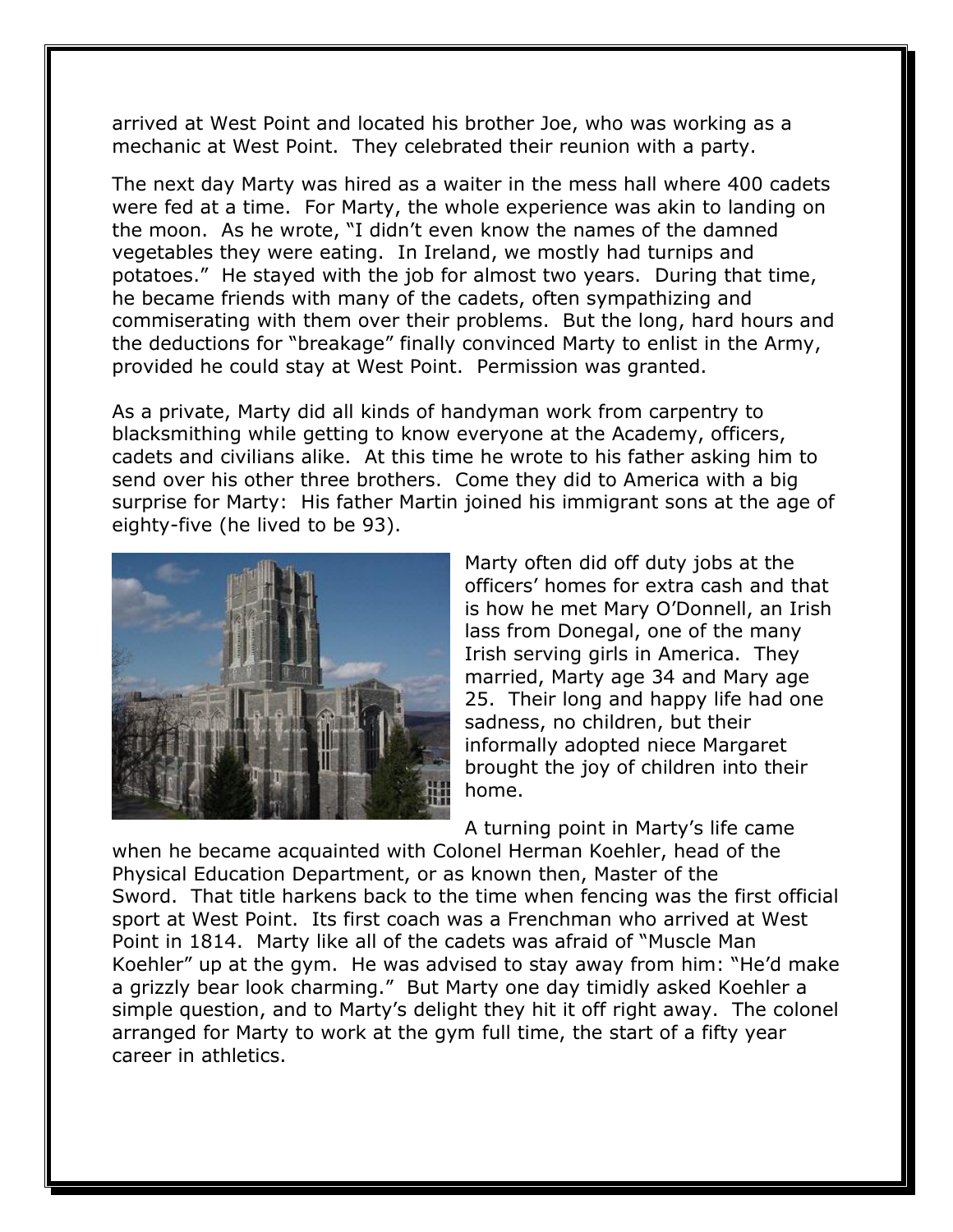One memorable day Colonel Koehler decided he would make a swimming instructor out of Marty. One problem: Marty not only could not swim but he also was deathly afraid of the water. The colonel was undeterred. He had Marty put on a belt and tied one end of the rope to the belt and the other to a railing. Colonel Koehler explained step by step how to do the breast stroke and declared that Marty was ready for the water. The next three days of breast stroke drills, no matter how hard Marty tried, were fruitless. The colonel finally had to admit that Marty was never going to be a swimmer. However, the colonel noted how well Marty was able to repeat instructions back to him, so Koehler decided to try Marty out anyway as a swimming instructor. To Marty's great amazement, he managed to teach total landlubber cadets how to swim—without getting wet himself!

Marty continued to teach swimming to cadets at West Point for the next thirty-five years, his lack of swimming ability a secret between him and Colonel Koehler. Some of his better known students include Dwight Eisenhower, George Patton, Douglas MacArthur and Omar Bradley. Only one time was Marty's secret almost found out. When the colonel was out of town, the lieutenant in charge had gotten a tip that Marty was a fake and could not swim. The officer ordered Marty to get into the pool and prove himself. Shaking and terrified on the pool ladder, Marty salvaged the situation by teaching himself what he taught his students. He swam across the deep end and then the length of the pool. The lieutenant turned to the informer and said, "Hell, he can swim better than you can."

In the 1920s, the superintendent Douglas MacArthur introduced intramurals for non-varsity cadets. His goal was, "Every cadet an athlete." The cadets called the program "Intramurder" because of the rigorous standards demanded by General MacArthur. Marty was involved in all aspects of the program: assisting the instructors, giving rubdowns to the cadets, and gaining knowledge of each sport.

Football was the sport Marty loved the most. He never missed an Army-Navy game and became renowned for his knowledge of and dedication to the game. Always gregarious, Marty befriended many of the players and coaches on the opposing teams. His friendship with Knute Rockne led to a long series of Army-Notre Dame football games that continued until 1947. The series started in 1919 when Yale vacated its date on Army's schedule, opening a date that Marty was able to fill through his friendship with Rockne. Notre Dame was then unknown in football and Rockne was so new to the game of football that Marty had to show him how to lace up a football properly. But Army quickly learned that these "farmers from Indiana" brought a toughness to the field that would make Notre Dame football universally admired.